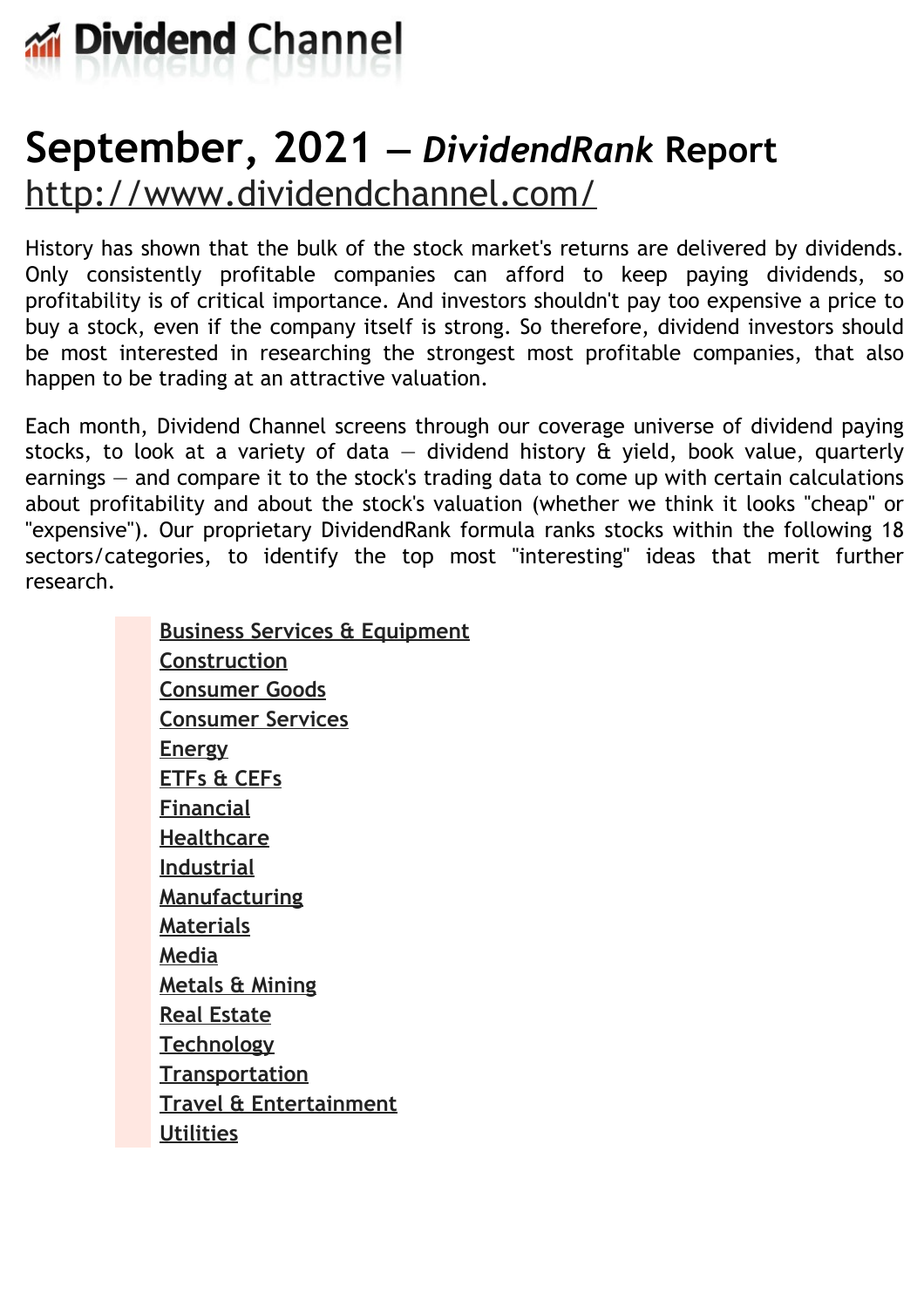# **BUSINESS SERVICES & EQUIPMENT**

| <b>DividendRank</b> | Symbol      |   |      | Dividend Recent Yield* |
|---------------------|-------------|---|------|------------------------|
| #1                  | <b>CCAP</b> | Q | 1.64 | 8.83%                  |
| #2                  | <b>HHR</b>  | A | 0.55 | 1.04%                  |
| #3                  | <b>RGP</b>  | Q | 0.56 | 3.54%                  |
| #4                  | <b>TRTN</b> | Q | 2.28 | 4.17%                  |
| #5                  | <b>NEWT</b> | Q | 3.60 | 12.41%                 |
| #6                  | <b>HCKT</b> | Q | 0.40 | 2.04%                  |
| #7                  | <b>IRM</b>  | Q | 2.47 | 5.18%                  |
| #8                  | <b>KFRC</b> | Q | 1.04 | 1.78%                  |
| #9                  | <b>RMR</b>  | Q | 1.52 | 3.28%                  |
| #10                 | CASS        |   | 1.08 | 2.40%                  |

•<br>"<sub>(updated 7 hours, 21 minutes ago) Yield calculations vary and may not be reliable nor comparable. Not all publicly<br>traded securities are ranked; data may be incorrect or out of date. Rankings are for informational purp</sub> *and do not constitute advice. Full [disclaimer](https://www.dividendchannel.com/disclaimer/)*



Crescent Capital BDC is an externally managed, closed-end, nondiversified management investment company. Co.'s primary investment objective is to maximize the total return to its stockholders in the form of current income and capital appreciation through debt and related equity investments.

| <b>CONSTRUCTION</b> |             |   |      |                                    |
|---------------------|-------------|---|------|------------------------------------|
| DividendRank        | Symbol      |   |      | Dividend Recent Yield <sup>®</sup> |
| #1                  | <b>KBH</b>  | Q | 0.60 | 1.39%                              |
| #2                  | <b>PHM</b>  | Q | 0.56 | 1.04%                              |
| #3                  | CCS         | Q | 0.60 | 0.86%                              |
| #4                  | <b>HEES</b> | Q | 1.10 | 3.23%                              |
| #5                  | <b>PRIM</b> | Q | 0.24 | 0.93%                              |
| #6                  | <b>TOL</b>  | Q | 0.68 | 1.06%                              |
| #7                  | <b>IBP</b>  | Q | 1.20 | 0.97%                              |
| #8                  | DHI         | Q | 0.80 | 0.84%                              |
| #9                  | AGX         | Q | 1.00 | 2.16%                              |
| #10                 | GVA         | Q | 0.52 | 1.28%                              |

*\** ated 7 hours, 21 minutes ago) Yield calculations vary and may not be reliable nor comparable. Not all publicly traded securities are ranked; data may be incorrect or out of date. Rankings are for informational purposes only *and do not constitute advice. Full [disclaimer](https://www.dividendchannel.com/disclaimer/)*



KB Home is a homebuilding company. Co. builds a variety of homes designed primarily for first-time and first move-up, as well as second move-up and active adult homebuyers, including attached and detached single-family residential homes, townhomes and condominiums. Co.'s financial services operations provide various insurance products to its homebuyers in the markets where it builds homes and provide title services in certain of those markets. Co.'s financial services operations also provide mortgage banking services, including residential consumer mortgage loan originations, to its homebuyers indirectly through KBHS Home Loans, LLC, a joint venture Co. formed with Stearns Ventures, LLC.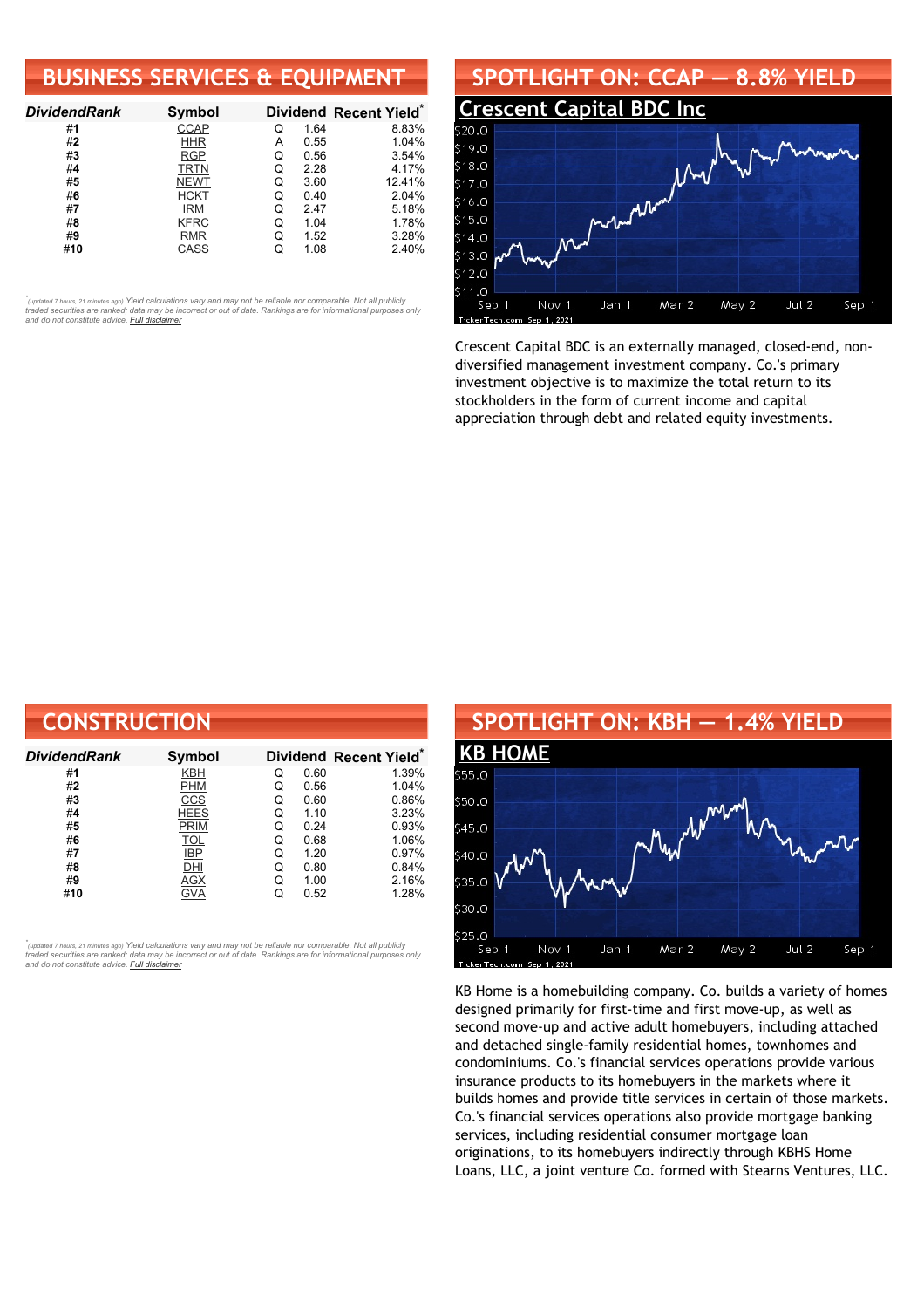### **CONSUMER GOODS**

| <b>DividendRank</b> | <b>Symbol</b> |   |      | Dividend Recent Yield* |
|---------------------|---------------|---|------|------------------------|
| #1                  | BTI           | Q | 2.98 | 7.92%                  |
| #2                  | DVD           | S | 0.08 | 3.04%                  |
| #3                  | <b>BGFV</b>   | Q | 1.00 | 3.60%                  |
| #4                  | <b>UVV</b>    | Q | 3.12 | 6.17%                  |
| #5                  | <b>HVT</b>    | Q | 1.00 | 2.81%                  |
| #6                  | IBA           | S | 0.85 | 1.94%                  |
| #7                  | BKE           | Q | 1.32 | 3.41%                  |
| #8                  | ВG            | Q | 2.10 | 2.77%                  |
| #9                  | <b>WBA</b>    | Q | 1.91 | 3.76%                  |
| #10                 | PAG           |   | 1.80 | 2.00%                  |

•<br>"<sub>(updated 7 hours, 21 minutes ago) Yield calculations vary and may not be reliable nor comparable. Not all publicly<br>traded securities are ranked; data may be incorrect or out of date. Rankings are for informational purp</sub> *and do not constitute advice. Full [disclaimer](https://www.dividendchannel.com/disclaimer/)*



British American Tobacco is a holding company. Through its subsidiaries, Co. is a multi-category consumer goods company that provides tobacco and nicotine products to consumers around the world. Co.'s non-combustible portfolio includes: Vuse and Vype, glo™, Velo, and Grizzly and Camel Snus. Co.'s combustible portfolio includes: Newport, Natural American Spirit, Camel, Pall Mall, Lucky Strike, Kent, Dunhill Tobacco, and Rothmans. Co. also has a portfolio of international and local brands. These combustible brands include Vogue, Viceroy, 555, Benson and Hedges, Peter Stuyvesant, Double Happiness, Kool, and Craven A, while oral brands include Granit, Mocca, and Kodiak.

| <b>CONSUMER SERVICES</b> |             |   |      |                        |  |  |
|--------------------------|-------------|---|------|------------------------|--|--|
| DividendRank             | Symbol      |   |      | Dividend Recent Yield* |  |  |
| #1                       | <b>HRB</b>  | Q | 1.08 | 4.21%                  |  |  |
| #2                       | <b>STRA</b> | Q | 2.40 | 3.07%                  |  |  |
| #3                       | <b>SCI</b>  | Q | 0.92 | 1.47%                  |  |  |
| #4                       | <b>GHC</b>  | Q | 6.04 | 0.98%                  |  |  |
| #5                       | <b>MNRO</b> | Q | 1.04 | 1.83%                  |  |  |
| #6                       | CSV         | Q | 0.40 | 0.87%                  |  |  |

,<br>"<sub>(updated 7 hours, 21 minutes ago) Yield calculations vary and may not be reliable nor comparable. Not all publicly<br>traded securities are ranked; data may be incorrect or out of date. Rankings are for informational purp</sub> *and do not constitute advice. Full [disclaimer](https://www.dividendchannel.com/disclaimer/)*



H&R Block provides assisted, do-it-yourself, and virtual tax return preparation solutions through multiple channels (including inperson, online and mobile applications, virtual, and desktop software) and distributes Co.-branded services and products, including those of its bank partner, to the general public primarily in the U.S., Canada and Australia. Co. also provides a number of additional services, including Refund Transfers, its Peace of Mind® Extended Service Plan (POM), H&R Block Emerald Prepaid Mastercard®, H&R Block Emerald Advance® lines of credit, Tax Identity Shield®, Refund Advance loans, and small business financial solutions. For its Canadian clients, Co. also provides POM.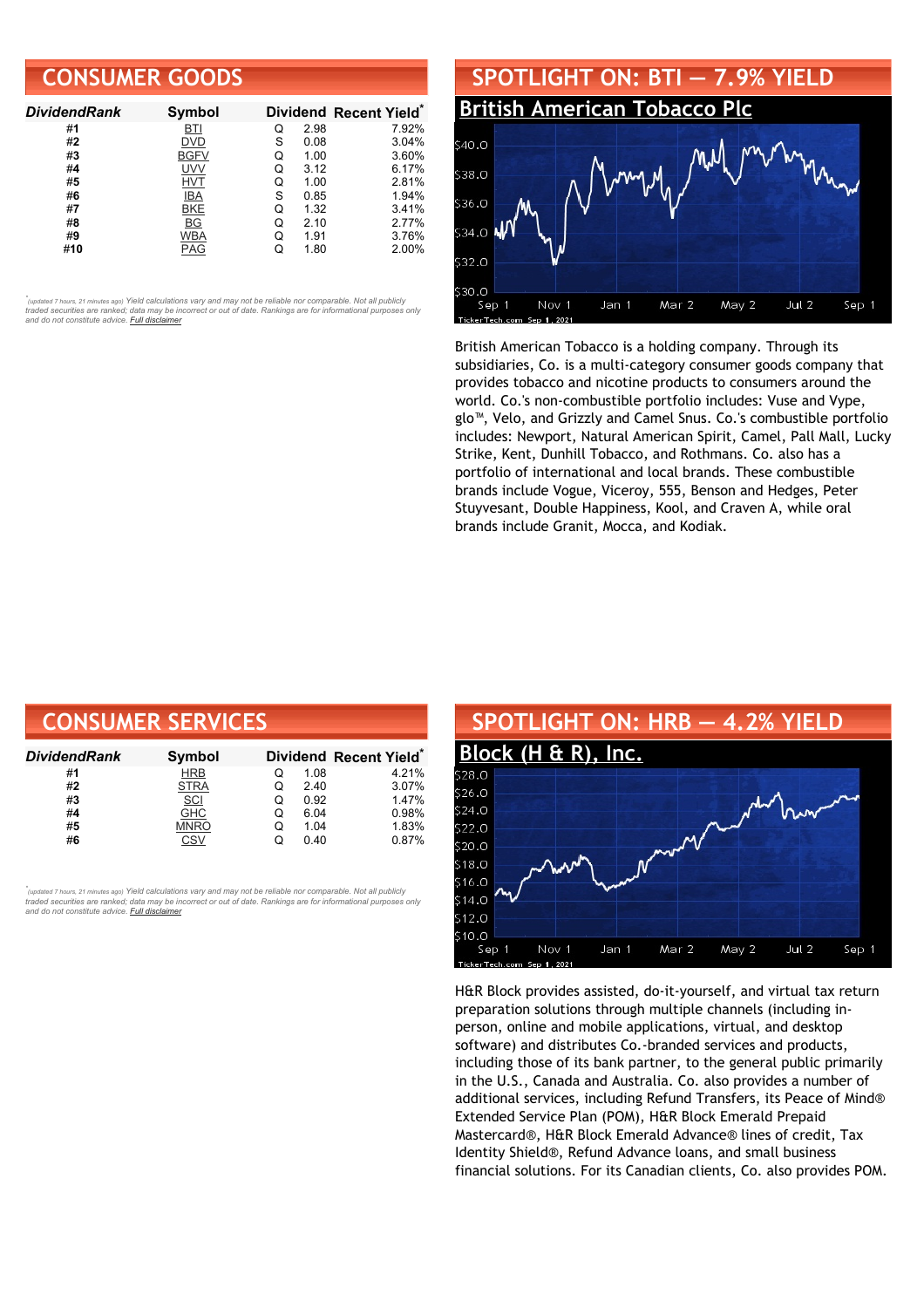| <b>ENERGY</b>       |             |   |      |                                    |
|---------------------|-------------|---|------|------------------------------------|
| <b>DividendRank</b> | Symbol      |   |      | Dividend Recent Yield <sup>®</sup> |
| #1                  | <b>FLNG</b> | Q | 1.60 | 10.36%                             |
| #2                  | PRT         | М | 0.75 | 11.55%                             |
| #3                  | KNOP        | Q | 2.08 | 11.61%                             |
| #4                  | <b>MPC</b>  | Q | 2.32 | 3.91%                              |
| #5                  | <b>GLP</b>  | Q | 2.30 | 11.35%                             |
| #6                  | <b>CNQ</b>  | Q | 1.88 | 5.68%                              |
| #7                  | PBR         | А | 0.61 | 5.65%                              |
| #8                  | <b>PBA</b>  | М | 2.52 | 8.28%                              |
| #9                  | ENB         | Q | 2.67 | 6.79%                              |
| #10                 | TTE         | Q | 3.12 | 7.05%                              |

#### **SPOTLIGHT ON: FLNG — 10.4% YIELD**



Flex LNG is engaged in the seaborne liquefied natural gas ("LNG") transportation through the ownership and operation of fuel efficient, fifth generation LNG carriers.

| <b>ETFS &amp; CEFS</b> |               |   |      |                        |
|------------------------|---------------|---|------|------------------------|
| <b>DividendRank</b>    | <b>Symbol</b> |   |      | Dividend Recent Yield* |
| #1                     | OPP           | м | 1.90 | 12.03%                 |
| #2                     | <b>RIV</b>    | м | 2.04 | 11.13%                 |
| #3                     | <b>DVYE</b>   | Q | 5.21 | 13.15%                 |
| #4                     | <b>GLQ</b>    | М | 1.61 | 10.44%                 |
| #5                     | <b>RA</b>     | М | 2.39 | 10.81%                 |
| #6                     | <u>GLO</u>    | М | 1.30 | 10.07%                 |
| #7                     | <b>DPG</b>    | Q | 1.40 | 9.58%                  |
| #8                     | <b>BGIO</b>   | м | 0.60 | 8.98%                  |
| #9                     | <b>FSD</b>    | м | 1.32 | 8.26%                  |
| #10                    | XFLT          | м | 0.88 | 9.89%                  |

,<br>"<sub>(updated 7 hours, 21 minutes ago) Yield calculations vary and may not be reliable nor comparable. Not all publicly<br>traded securities are ranked; data may be incorrect or out of date. Rankings are for informational purp</sub> *and do not constitute advice. Full [disclaimer](https://www.dividendchannel.com/disclaimer/)*



RiverNorth/DoubleLine Strategic Opportunity is an investment company with an investment objective to seek current income and overall total return. The Fund seeks to achieve its investment objective by allocating its Managed Assets among two principal strategies; under normal market conditions, the Fund may allocate between 10% and 35% of its Managed Assets to the Tactical Closed-End Fund Income Strategy and 65% to 90% of its Managed Assets to the Opportunistic Income Strategy.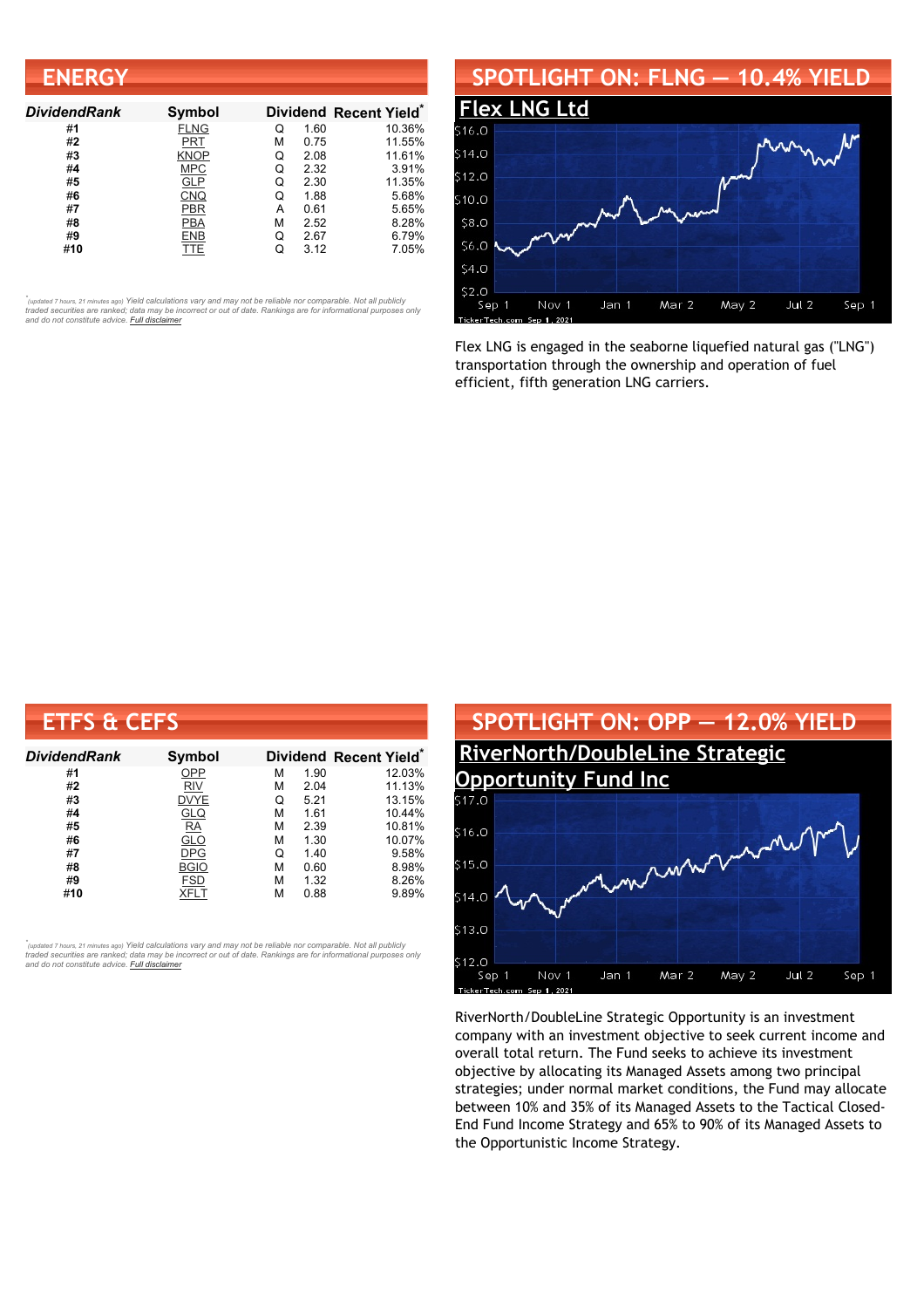# **FINANCIAL**

| <b>DividendRank</b> | Symbol      |   |      | Dividend Recent Yield* |
|---------------------|-------------|---|------|------------------------|
| #1                  | <b>SSSS</b> | А | 2.25 | 17.50%                 |
| #2                  | OCCI        | Q | 2.20 | 15.57%                 |
| #3                  | GSBD        | Q | 1.80 | 9.44%                  |
| #4                  | <b>SCM</b>  | м | 1.08 | 8.34%                  |
| #5                  | <b>PSEC</b> | м | 0.72 | 9.07%                  |
| #6                  | <b>TSLX</b> | Q | 1.64 | 7.19%                  |
| #7                  | PRU         | Q | 4.60 | 4.34%                  |
| #8                  | TECTP       | Q | 0.90 | 8.94%                  |
| #9                  | OCSL        | Q | 0.58 | 7.91%                  |
| #10                 | RE          |   | 6.20 | 2.34%                  |

•<br>"<sub>(updated 7 hours, 21 minutes ago) Yield calculations vary and may not be reliable nor comparable. Not all publicly<br>traded securities are ranked; data may be incorrect or out of date. Rankings are for informational purp</sub> *and do not constitute advice. Full [disclaimer](https://www.dividendchannel.com/disclaimer/)*

#### **SPOTLIGHT ON: SSSS — 17.5% YIELD SuRo [Capital](http://www.dividendchannel.com/symbol/ssss/) Corp** .<br>S16.0  $$15.0$  $$14.0$ \$13.0 Ϋ́ 512.0  $$11.0$ \$10.0 \$9.0 \$8.0 \$7.0 Nov 1 Jan 1 Mar 2 May 2 Jul 2 Sep 1 Sep 1

SuRo Capital is an internally-managed, non-diversified closed-end management investment company. Co.'s investment objective is to maximize its portfolio's total return, principally by seeking capital gains on its equity and equity-related investments.

| <b>HEALTHCARE</b>   |             |   |      |                        |  |  |
|---------------------|-------------|---|------|------------------------|--|--|
| <b>DividendRank</b> | Symbol      |   |      | Dividend Recent Yield* |  |  |
| #1                  | <b>GRFS</b> | S | 0.91 | 6.28%                  |  |  |
| #2                  | <b>NHC</b>  | Q | 2.08 | 2.82%                  |  |  |
| #3                  | SNY         | А | 1.93 | 3.73%                  |  |  |
| #4                  | <b>PFE</b>  | Q | 1.56 | 3.39%                  |  |  |
| #5                  | <b>DGX</b>  | Q | 2.48 | 1.62%                  |  |  |
| #6                  | <b>GSK</b>  | Q | 2.12 | 5.20%                  |  |  |
| #7                  | GILD        | Q | 2.84 | 3.90%                  |  |  |
| #8                  | <b>JNJ</b>  | Q | 4.24 | 2.45%                  |  |  |
| #9                  | <b>MMM</b>  | Q | 5.92 | 3.04%                  |  |  |
| #10                 | CAH         | Q | 1.96 | 3.74%                  |  |  |

,<br>"<sub>(updated 7 hours, 21 minutes ago) Yield calculations vary and may not be reliable nor comparable. Not all publicly<br>traded securities are ranked; data may be incorrect or out of date. Rankings are for informational purp</sub> *and do not constitute advice. Full [disclaimer](https://www.dividendchannel.com/disclaimer/)*



Grifols is engaged in developing, manufacturing and distributing a range of biological medicines on plasma derived proteins. Co. organizes its business into five divisions: Bioscience, which includes activities relating to the manufacture of plasma derivatives for therapeutic use; Diagnostic, which focuses on researching, developing, manufacturing and marketing in vitro diagnostics products; Hospital, which manufactures products used by hospitals, as well as parenteral solutions and enteral nutritional fluids; Bio Supplies, which is primarily involved in biological products for nontherapeutic use; and Others, which is primarily involved in manufacturing services to third party companies.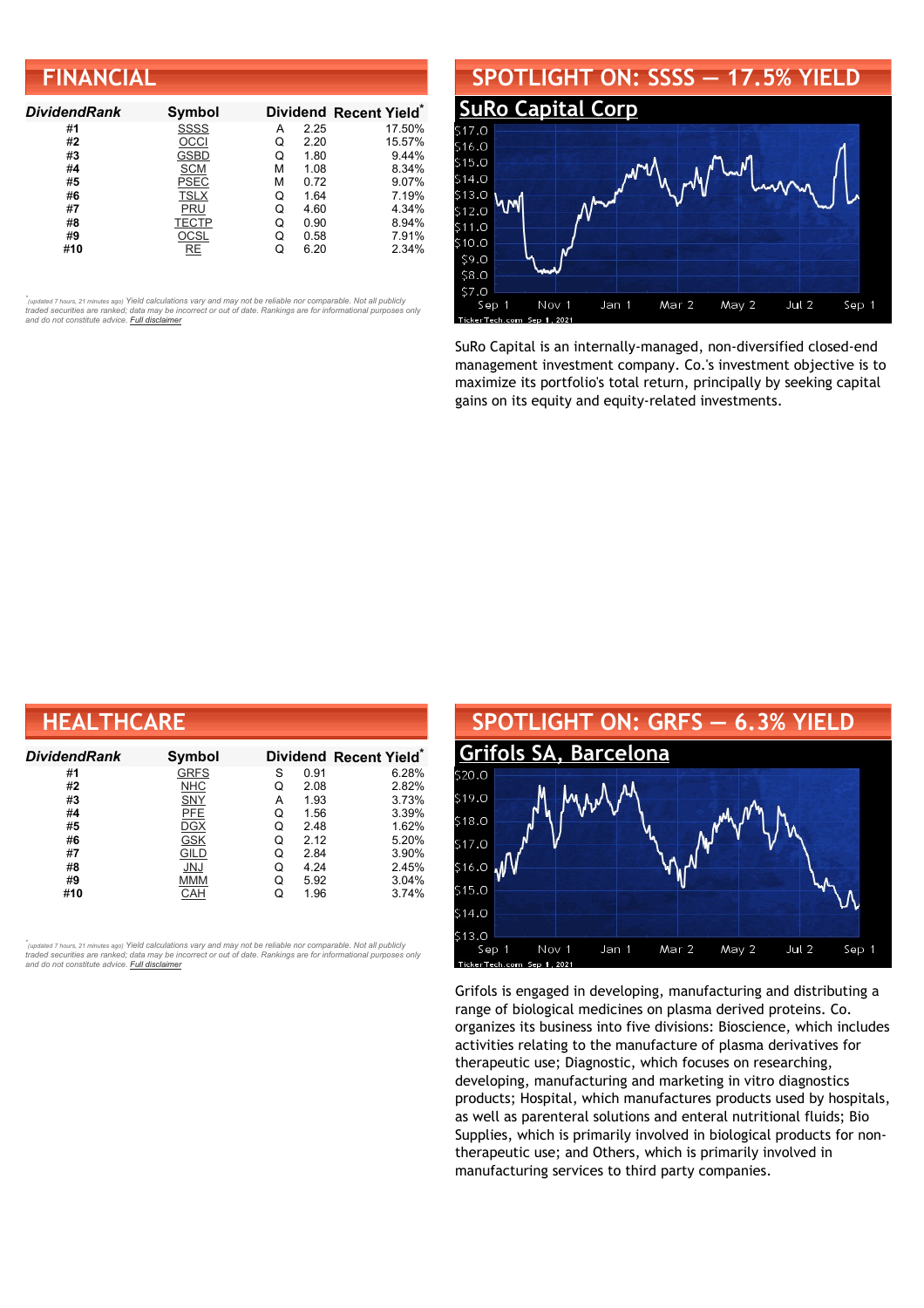| <b>INDUSTRIAL</b>   |             |   |       |                        |  |  |
|---------------------|-------------|---|-------|------------------------|--|--|
| <b>DividendRank</b> | Symbol      |   |       | Dividend Recent Yield* |  |  |
| #1                  | <b>HIHO</b> | Q | 0.24  | 5.93%                  |  |  |
| #2                  | WLKP        | Q | 1.89  | 7.24%                  |  |  |
| #3                  | <b>CPAC</b> | A | 0.32  | 5.77%                  |  |  |
| #4                  | SOI         | Q | 0.42  | 5.65%                  |  |  |
| #5                  | <b>HUN</b>  | Q | 0.75  | 2.84%                  |  |  |
| #6                  | <b>BCC</b>  | Q | 0.40  | 0.69%                  |  |  |
| #7                  | WLK         | Q | 1.19  | 1.36%                  |  |  |
| #8                  | LMT         | Q | 10.40 | 2.89%                  |  |  |
| #9                  | MLI         | Q | 0.52  | 1.17%                  |  |  |
| #10                 | FF          | Q | 0.24  | 3.00%                  |  |  |



Highway Holdings is a holding company. Through its subsidiaries, Co. manufactures and supplies a variety of metal, plastic and electric parts, components and products to its original equipment manufacturers clients, which assemblies and components are used by Co.'s customers in the manufacturing of products such as photocopiers, laser printers, print cartridges, electrical connectors, electrical circuits, vacuum cleaners, LED power supplies, stepping motors, pumps for dishwashers, and other washing machine components. As part of its manufacturing operations, Co. assists customers in the design and development of the tooling used in the metal and plastic manufacturing process.

| <b>MANUFACTURING</b> |               |   |      |                        |  |
|----------------------|---------------|---|------|------------------------|--|
| DividendRank         | <b>Symbol</b> |   |      | Dividend Recent Yield* |  |
| #1                   | <b>CRWS</b>   | Q | 0.32 | 4.27%                  |  |
| #2                   | ETD           | Q | 1.00 | 4.16%                  |  |
| #3                   | BSET          | Q | 0.56 | 2.61%                  |  |
| #4                   | <b>SMP</b>    | Q | 1.00 | 2.33%                  |  |
| #5                   | LCII          | Q | 3.60 | 2.54%                  |  |
| #6                   | <b>MGA</b>    | Q | 1.72 | 2.18%                  |  |
| #7                   | <b>HOFT</b>   | Q | 0.72 | 2.31%                  |  |
| #8                   | LEG           | Q | 1.68 | 3.47%                  |  |
| #9                   | <b>VFC</b>    | Q | 1.96 | 2.56%                  |  |
| #10                  | <b>CMI</b>    | Q | 5.80 | 2.46%                  |  |

*\** ated 7 hours, 21 minutes ago) Yield calculations vary and may not be reliable nor comparable. Not all publicly traded securities are ranked; data may be incorrect or out of date. Rankings are for informational purposes only *and do not constitute advice. Full [disclaimer](https://www.dividendchannel.com/disclaimer/)*



Crown Crafts operates indirectly through its subsidiaries, NoJo Baby & Kids, Inc. and Sassy Baby, Inc., in the infant, toddler and juvenile products segment within the consumer products industry. The infant, toddler and juvenile products segment consists of infant and toddler bedding and blankets, bibs, soft bath products, disposable products, developmental toys and accessories. Co.'s products are sold to retailers, such as mass merchants, chain stores, mid-tier retailers, juvenile specialty stores, value channel stores, grocery and drug stores, restaurants, wholesale clubs and internet-based retailers.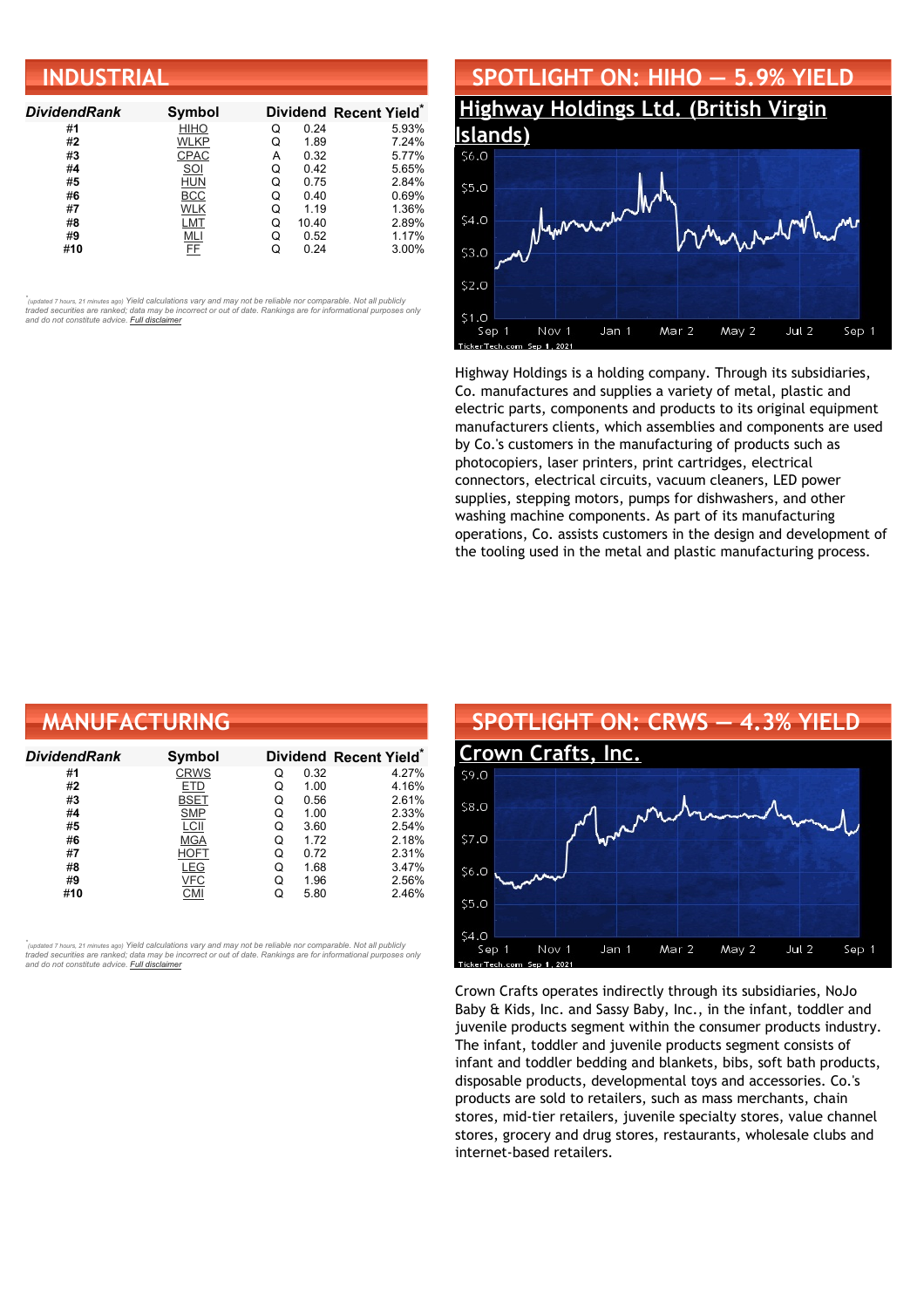| <b>MATERIALS</b>    |               |   |      |                        |  |
|---------------------|---------------|---|------|------------------------|--|
| <b>DividendRank</b> | <b>Symbol</b> |   |      | Dividend Recent Yield* |  |
| #1                  | <b>ALCO</b>   | Q | 2.00 | 5.36%                  |  |
| #2                  | ANDE          | Q | 0.70 | 2.30%                  |  |
| #3                  | <b>UAN</b>    | Q | 6.88 | 11.99%                 |  |
| #4                  | <b>DSWL</b>   | S | 0.20 | 4.60%                  |  |
| #5                  | <b>WFG</b>    | Q | 1.00 | 1.30%                  |  |
| #6                  | <b>ICL</b>    | Q | 0.68 | 9.51%                  |  |
| #7                  | <b>EVA</b>    | Q | 3.26 | 6.03%                  |  |
| #8                  | PKG           | Q | 4.00 | 2.64%                  |  |
| #9                  | <b>DOW</b>    | Q | 2.80 | 4.45%                  |  |
| #10                 | <b>FMC</b>    | Q | 1.92 | 2.05%                  |  |

#### **SPOTLIGHT ON: ALCO — 5.4% YIELD**



Alico is a holding company. Through its subsidiaries, Co. operates as an agribusiness and land management company. Co. has two business segments: Alico Citrus, which owns and manages citrus land in DeSoto, Polk, Collier, Hendry, Charlotte, Highlands, and Hardee Counties in the State of Florida and engages in the cultivation of citrus trees to produce citrus for delivery to the fresh and processed citrus markets; and Land Management and Other Operations, which owns and manages land in Collier, Glades, and Hendry Counties and is engaged in land leasing for recreational and grazing purposes, conservation, and mining activities.

| MEDIA        |             |   |      |                                    |
|--------------|-------------|---|------|------------------------------------|
| DividendRank | Symbol      |   |      | Dividend Recent Yield <sup>®</sup> |
| #1           | <b>EDUC</b> | Q | 0.40 | 4.13%                              |
| #2           | <b>VIAC</b> | Q | 0.96 | 2.32%                              |
| #3           | <b>DALN</b> | Q | 0.64 | 9.14%                              |
| #4           | <b>IPG</b>  | Q | 1.08 | 2.90%                              |
| #5           | <b>SJR</b>  | М | 1.19 | 4.03%                              |
| #6           | <b>OMC</b>  | Q | 2.80 | 3.82%                              |
| #7           | <b>NXST</b> | Q | 2.80 | 1.87%                              |
| #8           | ARC         | Q | 0.08 | 2.83%                              |
| #9           | <b>TGNA</b> | Q | 0.38 | 2.14%                              |
| #10          | VALU        | Q | 0.88 | 2.40%                              |

*\** ated 7 hours, 21 minutes ago) Yield calculations vary and may not be reliable nor comparable. Not all publicly traded securities are ranked; data may be incorrect or out of date. Rankings are for informational purposes only *and do not constitute advice. Full [disclaimer](https://www.dividendchannel.com/disclaimer/)*



Educational Development is the U.S. trade co-publisher of educational children's books produced in the U.K. by Usborne Publishing Limited and it also publishes books through its Kane Miller Book Publisher; both publishers of international children's books. While selling children's books and related products (collectively referred to as books) is Co.'s line of business, it sells them through the following business segments: Home Business Division, which sells Co.'s books through independent consultants directly to its customers; and Publishing Division, which sells Co.'s books to bookstores, toy stores, specialty stores, museums and other retail outlets throughout the country.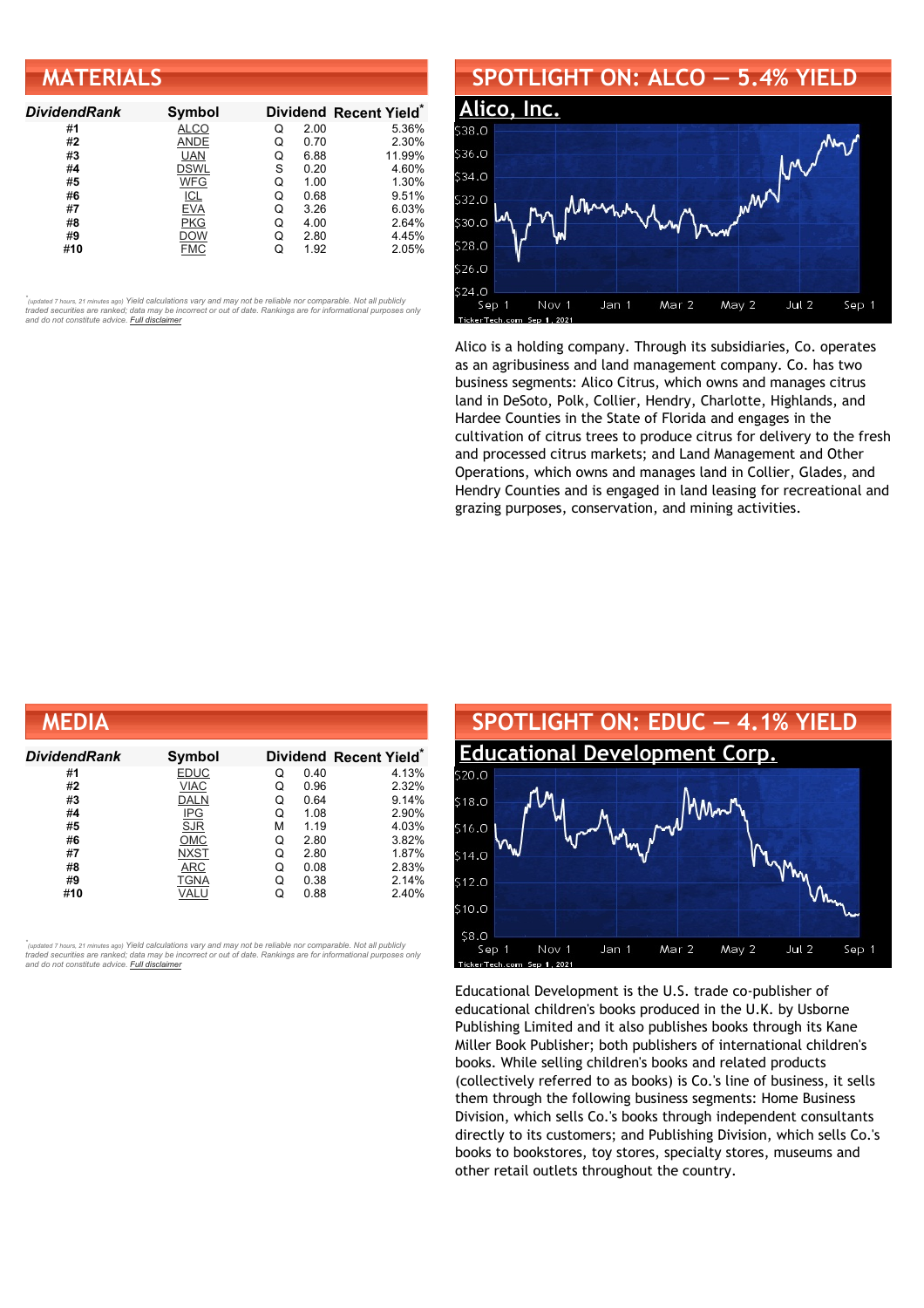## **METALS & MINING**

| <b>DividendRank</b> | Symbol      |   |      | Dividend Recent Yield* |
|---------------------|-------------|---|------|------------------------|
| #1                  | CGAU        | Q | 0.28 | 3.75%                  |
| #2                  | GGB         | Q | 0.42 | 7.74%                  |
| #3                  | <b>NRP</b>  | Q | 1.80 | 8.74%                  |
| #4                  | <b>SID</b>  | S | 0.49 | 7.27%                  |
| #5                  | <b>RIO</b>  | S | 7.52 | 10.02%                 |
| #6                  | <b>CMCL</b> | Q | 0.52 | 4.30%                  |
| #7                  | <b>NEM</b>  | Q | 2.20 | 3.79%                  |
| #8                  | <b>SCCO</b> | Q | 3.60 | 5.75%                  |
| #9                  | ΝC          | Q | 0.79 | 3.17%                  |
| #10                 | AUY         |   | 0.12 | 2.71%                  |

•<br>"<sub>(updated 7 hours, 21 minutes ago) Yield calculations vary and may not be reliable nor comparable. Not all publicly<br>traded securities are ranked; data may be incorrect or out of date. Rankings are for informational purp</sub> *and do not constitute advice. Full [disclaimer](https://www.dividendchannel.com/disclaimer/)*

#### **SPOTLIGHT ON: CGAU — 3.8% YIELD**



Centerra Gold is a Canadian-based gold mining company focuses on operating, developing, exploring and acquiring gold properties.

| <b>REAL ESTATE</b>  |             |   |      |                       |  |  |
|---------------------|-------------|---|------|-----------------------|--|--|
| <b>DividendRank</b> | Symbol      |   |      | Dividend Recent Yield |  |  |
| #1                  | <b>SACH</b> | Q | 0.48 | 9.92%                 |  |  |
| #2                  | LFT         | Q | 0.36 | 8.76%                 |  |  |
| #3                  | ACRE        | Q | 1.32 | 8.37%                 |  |  |
| #4                  | PMT         | Q | 1.88 | 9.69%                 |  |  |
| #5                  | <b>NREF</b> | Q | 1.90 | 8.86%                 |  |  |
| #6                  | <b>KREF</b> | Q | 1.72 | 8.06%                 |  |  |
| #7                  | <b>EARN</b> | Q | 1.20 | 10.43%                |  |  |
| #8                  | ABR         | Q | 1.40 | 7.66%                 |  |  |
| #9                  | SQFT        | Q | 0.41 | 9.83%                 |  |  |
| #10                 |             |   | 4.00 | 7.13%                 |  |  |

,<br>"<sub>(updated 7 hours, 21 minutes ago) Yield calculations vary and may not be reliable nor comparable. Not all publicly<br>traded securities are ranked; data may be incorrect or out of date. Rankings are for informational purp</sub> *and do not constitute advice. Full [disclaimer](https://www.dividendchannel.com/disclaimer/)*



Sachem Capital is a real estate finance company that engages in originating, underwriting, funding, servicing and managing a portfolio of short-term loans secured by first mortgage liens on real property located in Connecticut. Each loan is guaranteed by the principal(s) of the borrower, which guaranty is typically collaterally secured by a pledge of the guarantor's interest in the borrower. Borrowers use the proceeds from Co.'s loans for the following purposes: to acquire and/or renovate existing residential (single-, two- or three-family) real estate properties; to acquire vacant real estate and construct residential real properties; and to purchase and hold income producing properties.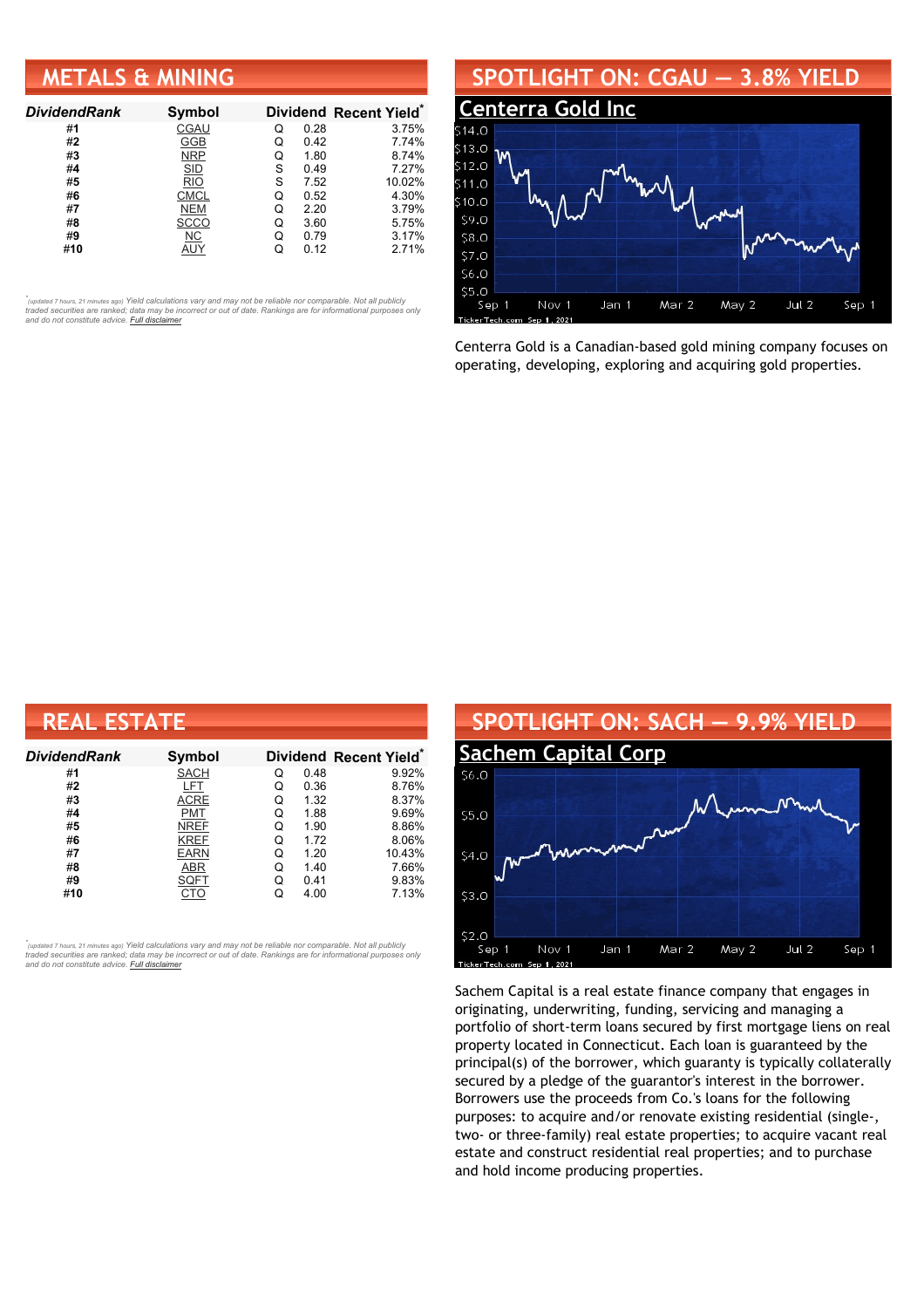| <b>TECHNOLOGY</b>   |               |   |      |                                    |  |  |
|---------------------|---------------|---|------|------------------------------------|--|--|
| <b>DividendRank</b> | <b>Symbol</b> |   |      | Dividend Recent Yield <sup>®</sup> |  |  |
| #1                  | NL            | Q | 0.24 | 3.51%                              |  |  |
| #2                  | <b>XRX</b>    | Q | 1.00 | 4.44%                              |  |  |
| #3                  | <b>TAIT</b>   | Q | 0.16 | 3.70%                              |  |  |
| #4                  | <b>TSM</b>    | Q | 1.98 | 1.66%                              |  |  |
| #5                  | <b>BELFB</b>  | Q | 0.28 | 1.98%                              |  |  |
| #6                  | <b>IMOS</b>   | А | 1.57 | 3.68%                              |  |  |
| #7                  | <b>MNDO</b>   | A | 0.26 | 8.07%                              |  |  |
| #8                  | <b>CWEN</b>   | Q | 1.34 | 4.26%                              |  |  |
| #9                  | <b>INTC</b>   | Q | 1.39 | 2.57%                              |  |  |
| #10                 | <b>UMC</b>    | А | 0.29 | 2.52%                              |  |  |

# **SPOTLIGHT ON: NL — 3.5% YIELD**



NL Industries is a holding company. Co. operates in the component products industry through its majority-owned subsidiary, CompX International Inc. (CompX). Co. operates in the chemicals industry through its noncontrolling interest in Kronos Worldwide, Inc. (Kronos). Through CompX, Co. manufactures mechanical and electrical cabinet locks and other locking mechanisms used in a variety of applications including ignition systems, mailboxes, file cabinets, desk drawers, tool storage cabinets, electronic circuit panels, storage compartments, and gas station security. Kronos is a producer and marketer of titanium dioxide pigments, a base industrial product used in a range of applications.

| <b>TRANSPORTATION</b> |             |   |      |                        |  |  |
|-----------------------|-------------|---|------|------------------------|--|--|
| Dividend Rank         | Symbol      |   |      | Dividend Recent Yield* |  |  |
| #1                    | GOGL        | Q | 2.00 | 17.42%                 |  |  |
| #2                    | <b>SBLK</b> | Q | 2.80 | 12.14%                 |  |  |
| #3                    | <b>PANL</b> | Q | 0.14 | 2.86%                  |  |  |
| #4                    | <b>NMM</b>  | Q | 0.20 | 0.69%                  |  |  |
| #5                    | $\mathbf R$ | Q | 2.32 | 2.92%                  |  |  |
| #6                    | DAC         | Q | 2.00 | 2.39%                  |  |  |
| #7                    | <b>CMRE</b> | Q | 0.46 | 3.20%                  |  |  |
| #8                    | ULH         | Q | 0.42 | 1.92%                  |  |  |
| #9                    | <b>SNDR</b> | Q | 0.28 | 1.24%                  |  |  |
| #10                   | INSW        | Q | 0.24 | 1.40%                  |  |  |

*\** ated 7 hours, 21 minutes ago) Yield calculations vary and may not be reliable nor comparable. Not all publicly traded securities are ranked; data may be incorrect or out of date. Rankings are for informational purposes only *and do not constitute advice. Full [disclaimer](https://www.dividendchannel.com/disclaimer/)*



Golden Ocean Group is a holding company. Through its subsidiaries, Co. is an international shipping company that owns and operates a fleet of dry bulk vessels, comprising of Newcastlemax, Capesize, Panamax and Ultramax vessels. Co.'s vessels transport a range of major and minor bulk commodities, including ores, coal, grains and fertilizers, along worldwide shipping routes. Co.'s vessels operate in the spot and time charter markets.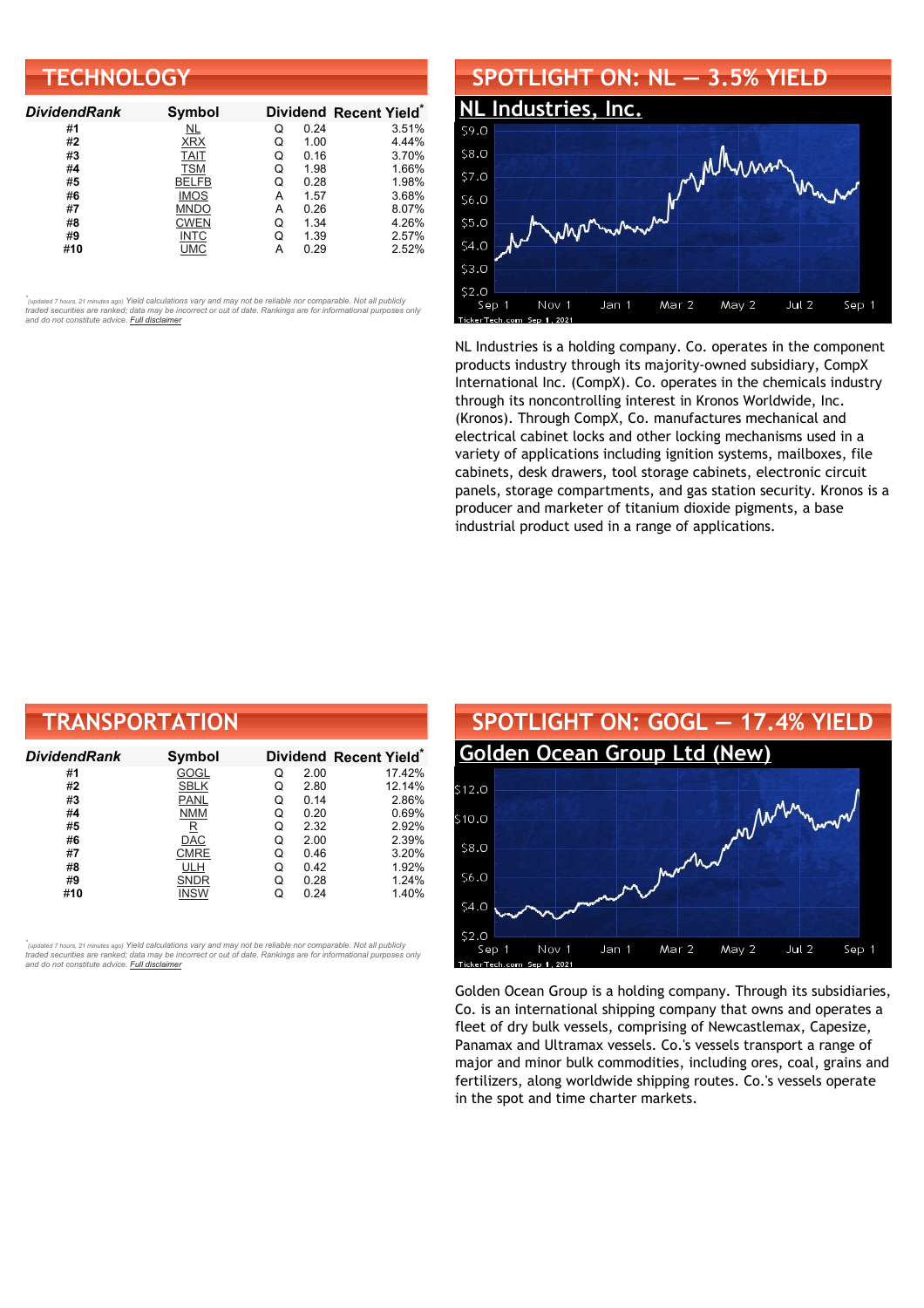# **TRAVEL & ENTERTAINMENT**

| <b>DividendRank</b> | Symbol      |   |      | Dividend Recent Yield* |
|---------------------|-------------|---|------|------------------------|
| #1                  | QSR         | Q | 2.12 | 3.30%                  |
| #2                  | <b>WEN</b>  | Q | 0.48 | 2.08%                  |
| #3                  | DRI         | Q | 4.40 | 2.92%                  |
| #4                  | <b>TACO</b> | Q | 0.16 | 1.82%                  |
| #5                  | <b>WWE</b>  | Q | 0.48 | 0.92%                  |
| #6                  | <b>TXRH</b> | Q | 1.60 | 1.68%                  |
| #7                  | <b>RICK</b> | Q | 0.16 | 0.25%                  |
| #8                  | WH          | Q | 0.96 | 1.32%                  |
| #9                  | <b>YUMC</b> | Q | 0.48 | 0.78%                  |
| #10                 | CBRL        |   | 4.00 | 2.79%                  |

•<br>"<sub>(updated 7 hours, 21 minutes ago) Yield calculations vary and may not be reliable nor comparable. Not all publicly<br>traded securities are ranked; data may be incorrect or out of date. Rankings are for informational purp</sub> *and do not constitute advice. Full [disclaimer](https://www.dividendchannel.com/disclaimer/)*



Restaurant Brands International is a holding company. Through its subsidiaries, Co. is engaged as a quick service restaurant (QSR) company with approximately 27,000 restaurants in more than 100 countries and U.S. territories as of Dec. 31, 2020. Co.'s Tim Hortons®, Burger King® and Popeyes® brands have similar franchise business models with complementary daypart mixes and product platforms.

| UTILITIES           |             |   |      |                                    |  |  |
|---------------------|-------------|---|------|------------------------------------|--|--|
| <b>DividendRank</b> | Symbol      |   |      | Dividend Recent Yield <sup>®</sup> |  |  |
| #1                  | <b>MBT</b>  | Q | 0.93 | 9.95%                              |  |  |
| #2                  | <b>TKC</b>  | A | 0.12 | 2.33%                              |  |  |
| #3                  | <b>ORAN</b> | S | 1.19 | 10.47%                             |  |  |
| #4                  | <b>KEN</b>  | A | 1.86 | 4.78%                              |  |  |
| #5                  | <b>BCE</b>  | Q | 3.50 | 6.72%                              |  |  |
| #6                  | <b>PNW</b>  | Q | 3.32 | 4.32%                              |  |  |
| #7                  | VIA         | Q | 0.72 | 6.47%                              |  |  |
| #8                  |             | Q | 2.08 | 7.59%                              |  |  |
| #9                  | TU          | Q | 1.26 | 5.49%                              |  |  |
| #10                 | TEF         | S | 0.47 | 9.49%                              |  |  |

*\** ated 7 hours, 21 minutes ago) Yield calculations vary and may not be reliable nor comparable. Not all publicly traded securities are ranked; data may be incorrect or out of date. Rankings are for informational purposes only *and do not constitute advice. Full [disclaimer](https://www.dividendchannel.com/disclaimer/)*



Mobile TeleSystems is a telecommunications provider in Russia and the Commonwealth of Independent States, providing a range of mobile and fixed line voice and data telecommunications services, including data transfer, broadband, pay-TV and various other services, including Big Data, Internet of Things, cloud services, banking services, e-commerce, as well as selling equipment, accessories and software. Co. has the following reportable segments: Russia convergent, Moscow fixed line, and MTS Bank.